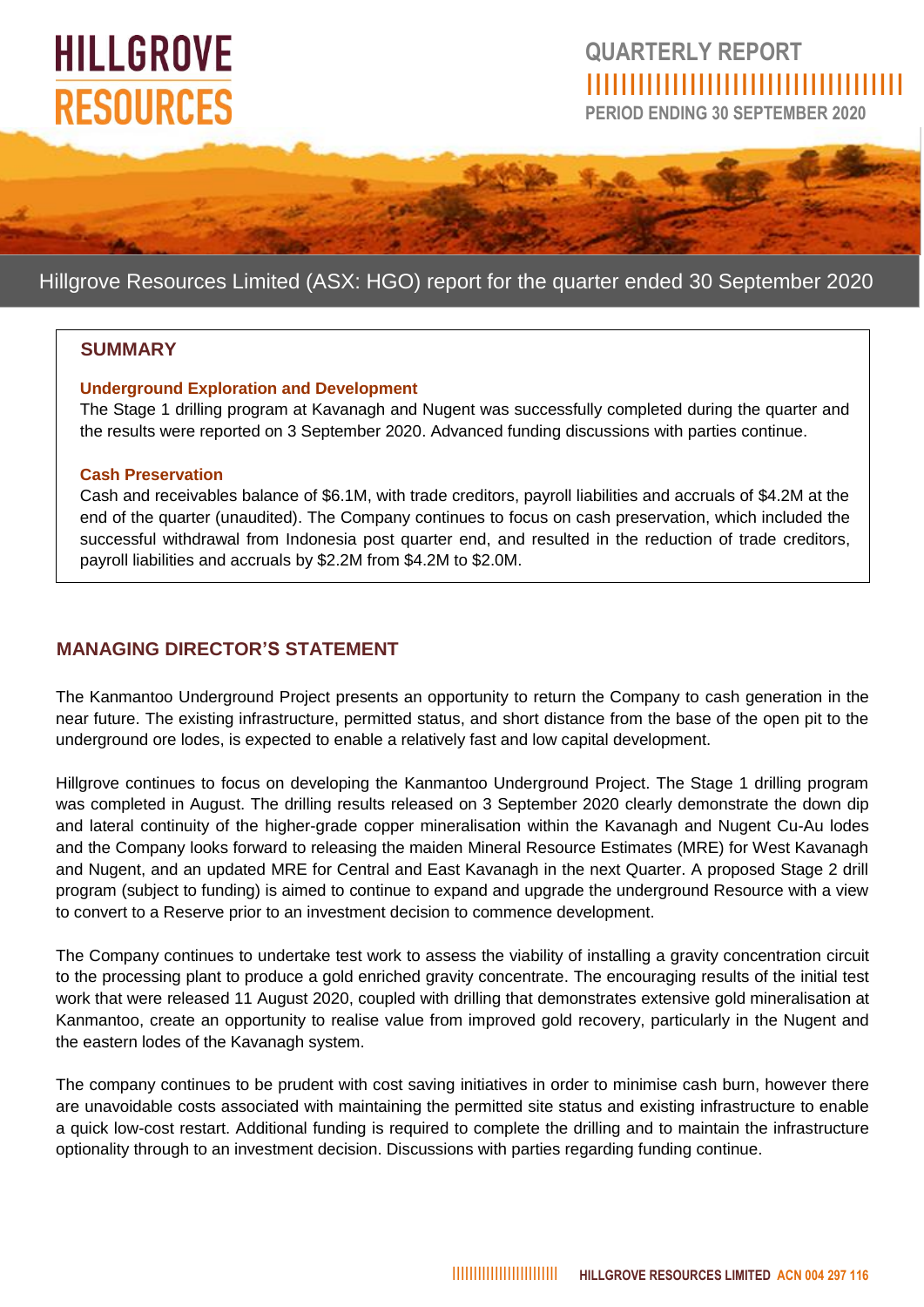#### **DEVELOPMENT PROJECTS**

Hillgrove is executing a staged strategy for the evaluation of the Kanmantoo Underground which is designed to efficiently drill test the dominant Cu-Au lodes to confirm depth, width and grade continuity. If the evaluation studies indicate the underground business is viable, then to prove up and move into production, with low exploration and development capital.

The completed Stage 1 drilling was aimed at confirming that the key Cu-Au lodes of Kavanagh and Nugent extend at least 150m below the extent of the respective pits with adequate grade and width to support underground mining. The drilling completed in August clearly demonstrates that the mineralisation extends to these levels and a maiden Mineral Resource Estimate (MRE) for West Kavanagh and Nugent, and an updated MRE for Central and East Kavanagh will be released during the December Quarter. Highlights<sup>1</sup> from the drill program include:

#### *Central and East Kavanagh*

- KTDD190\_W2 20.3m @ 2.07% Cu, 0.67 g/t Au, 7.0 g/t Ag from 490.0m downhole
- KTDD197 20.65m @ 2.01% Cu, 0.42 g/t Au, 6.0g/t Ag from 326.6m downhole

#### *Nugent*

1

- KTDD192 10m  $@$  1.43% Cu, 0.46 g/t Au, 1.6 g/t Ag from 295m downhole
- KTDD194 6.0m @ 1.13% Cu, 1.86 g/t Au, 1.9 g/t Ag from 281m downhole
- KTDD195 11m @ 1.15% Cu, 0.58 g/t Au, 2.9 g/t Ag from 301m downhole

#### *West Kavanagh*

KTDD189 16.7m @ 1.27% Cu, 0.08 g/t Au, 2.7 g/t Ag from 496m downhole

The proposed Stage 2 drilling (subject to funding) seeks to expand the MRE for Kavanagh and Nugent, and infill drill to improve the geological confidence such that Ore Reserve Estimate may be prepared for these zones. The aim is to define sufficient Ore Reserves to support the capital investment required to develop the Kavanagh and Nugent underground mining areas.



If the underground is developed, Stage 3 will use cash flows from the underground operation to drill test the depth extensions and proximal lodes which were mined during the open pits such as North Kavanagh, SW Kavanagh, Spitfire, and Emily. These lodes have potential value uplift for relatively low incremental cost as they utilise the sunk development infrastructure from the mine development.

<sup>&</sup>lt;sup>1</sup> intersections at a 0.6% Cu cut-off grade over a minimum of 5m horizontal width.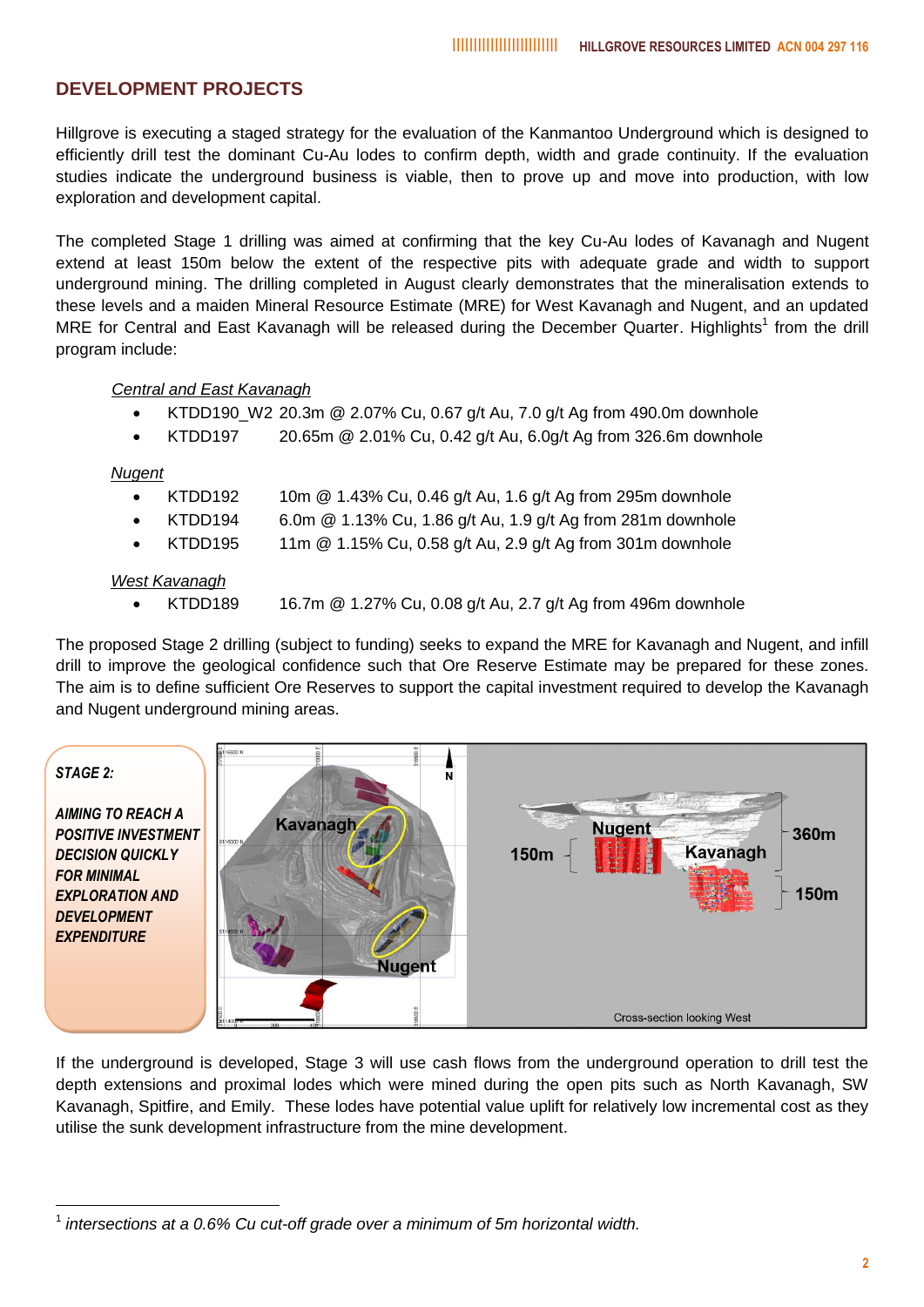

#### **EXPLORATION**

Hillgrove has a strong pipeline of exploration opportunities over more than 6,100km2 of tenements.

These tenements comprise of two project areas, the Near Mine area (within 10 kms of Hillgrove's processing plant) and the Regional tenements within the south-east Delamerian Porphyry Cu-Au province.



The Near Mine projects include the Stella and the NorthWest Kanmantoo Cu-Au targets.

The Regional area comprises 5,652 sq kms of exploration licences in the south-east of South Australia, within the Delamerian orogen. The Delamerian orogen is now being investigated by the Geological Survey of South Australia and MINEX-CRC for its porphyry copper-gold endowment as a consequence of the discoveries on the Stavely Belt, which is also within the Delamerian orogen in western Victoria.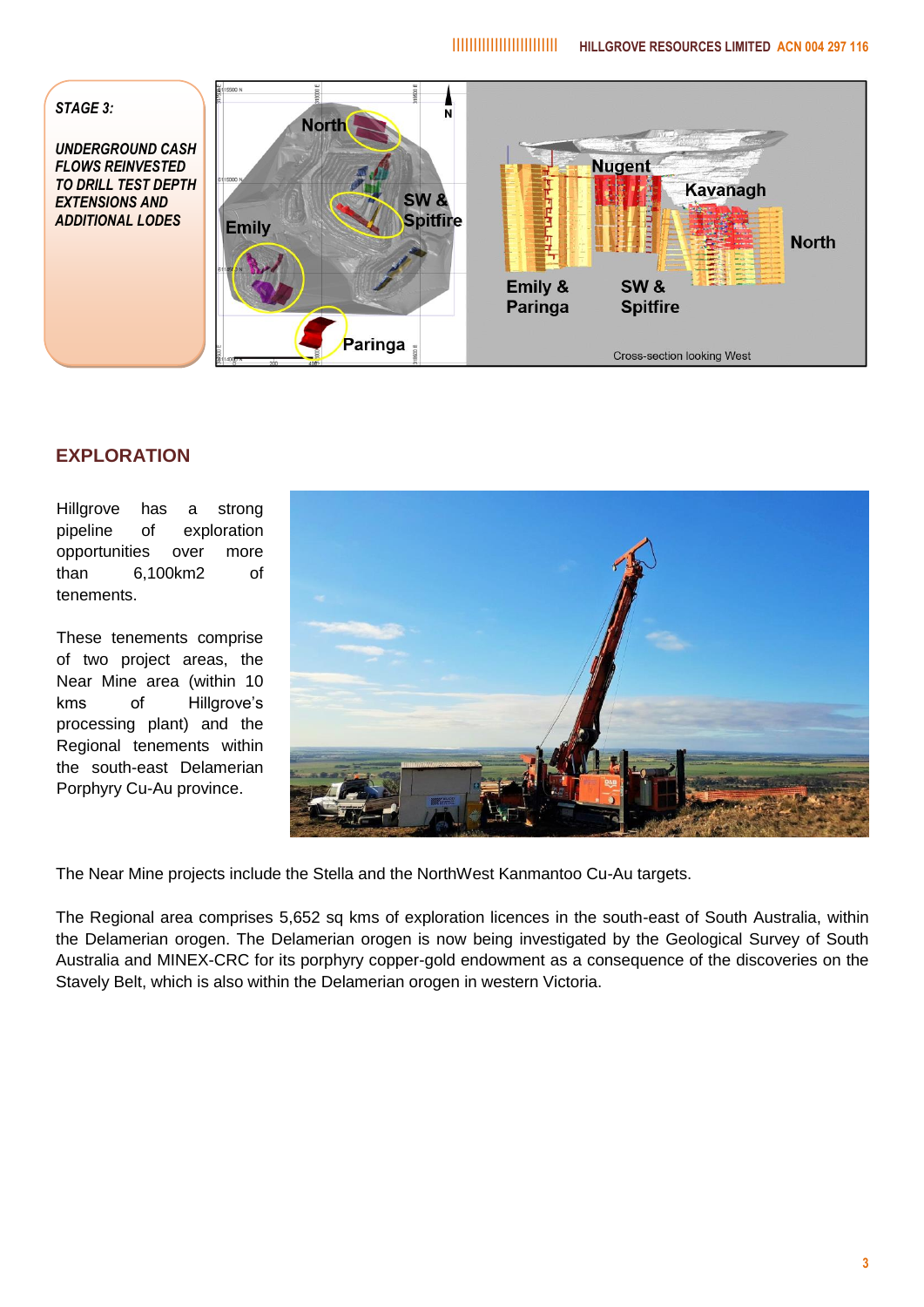#### **Near Mine (Kanmantoo Surrounds)**

The Company continues to advance the exploration of its Cu-Au targets within 10 kms of the Kanmantoo processing plant. These include the previously announced Stella and North West Kanmantoo geochemical and geophysical targets of 29 April 2019.

#### **PLAN VIEW OF THE LOCATION OF PROJECTS WITHIN 10KM OF THE KANMANTOO PROCESSING PLANT**



#### **Stella**

At Stella, the 3D MT (magneto-telluric) geophysical survey completed and reported in 2019 has been modelled. This has identified the Stella zone as a coincident magnetic high, resistivity low and gravity low target commencing at around 200m below surface. Nearby drilling has intersected a 60m wide zone of chlorite-pyrrhotite-garnet alteration with attendant Cu-Au mineralisation (ASX release of 29 April 2019).

**CROSS SECTION LOOKING NORTH OF MODELLED MAGNETO-TELLURIC TARGET AT STELLA**

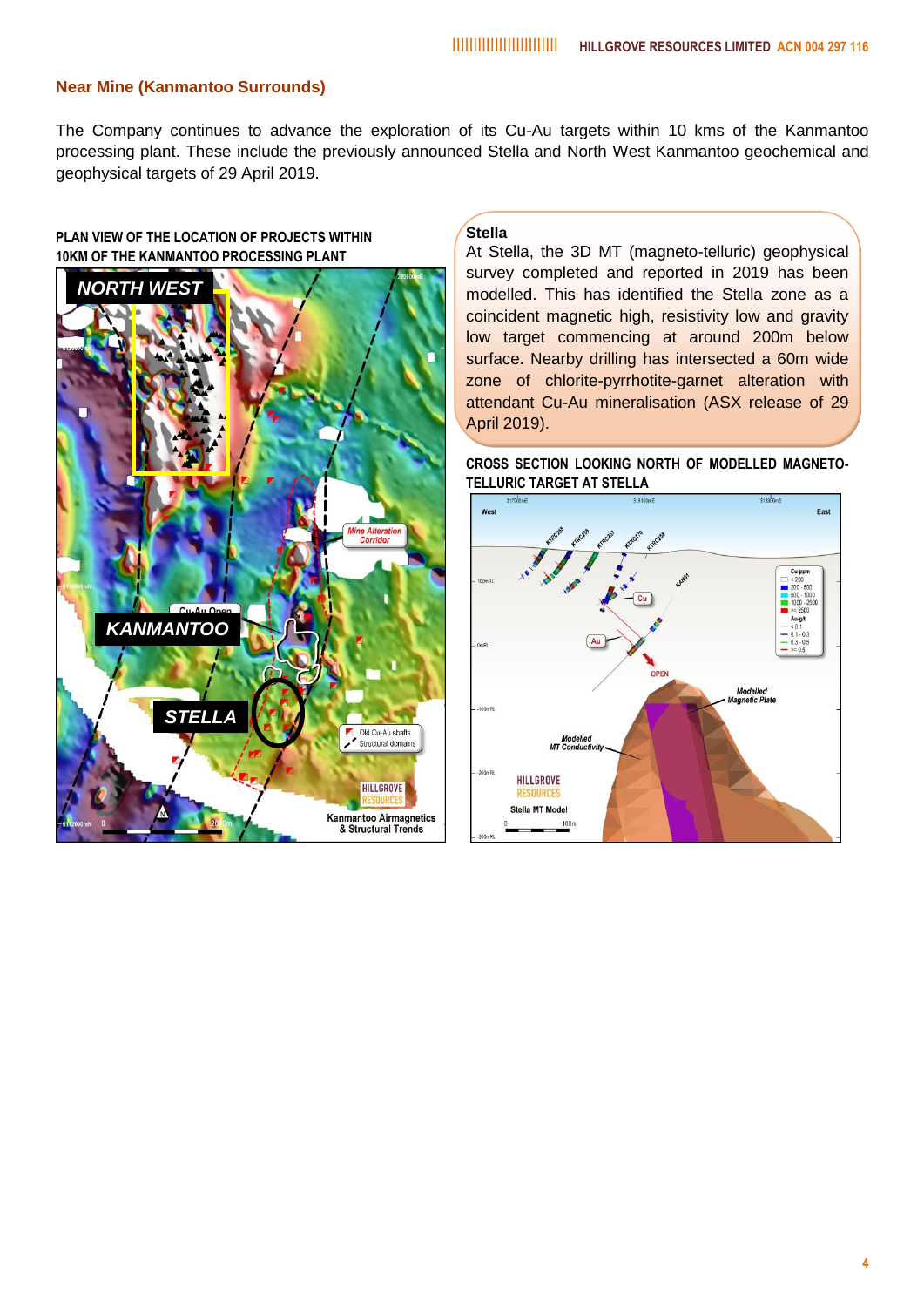#### **North West**

Mapping and sampling has identified a 2.4km long zone of Cu-Au anomalism coincident with a strong magnetic high and broad widths of iron-oxide alteration and iron-oxide brecciation at surface, within 4.5kms of the Kanmantoo processing plant. Further geophysical and geochemical surveys are in progress.

The rock chip sampling, where possible, across the North-West Kanmantoo area has identified mineralisation with a strong magmatic association including;

- Rock chip samples to 2.2 g/t Au, 0.1% Cu
- Elevated Mo, Bi, Co, Sn, U, La

The area has not previously been drilled by HGO or its predecessors. A series of three holes drilled in 1962 by the Department of Mines are not able to be spatially located, although somewhere in the area. These intersected strong copper mineralisation with attendant specular haematite, magnetite and chalcopyrite.

Further work is in progress to define drill targets.

**PLAN VIEW OF COPPER SOIL GEOCHEMISTRY AT NORTH WEST KANMANTOO**



#### **Regional (South East Delamerian)**

The Regional area comprises 5,652 sq kms of exploration licences in the south-east of South Australia, within the Delamerian orogen. In a recent publication by the Geological Survey of South Australia<sup>2</sup>, the Survey notes the similarities between the Delamerian Orogen tectonic setting and its high-level granitic to dioritic intrusives in South Australia, with the geology of the large Porphyry Cu-Mo-Au deposits in south-east China (e.g. Dexing, 9.7Mt of Cu metal, 265 t Au).

These observations support Hillgrove's exploration activities in this Orogen for large scale Cu-Au deposits.

The information in this report that relates to the Exploration Results is based on and fairly represents information and supporting documentation compiled by Peter Rolley, a Competent Person, a full time employee of Hillgrove Resources Limited, and a member of the Australian Institute of Geoscientists. Mr Rolley has sufficient experience that is relevant to the style of mineralisation and type of deposit under consideration and to the activity being undertaken to qualify as a Competent Person as defined in the 2012 edition of the 'Australian Code for Reporting Exploration Results, Mineral Resources and Ore Reserves'. Mr Rolley consents to the inclusion in the report of the matters based on his information in the form and context in which it appears. The Company is not aware of any new information or data that materially affects the information included in the original announcement. The Company confirms that the form and context in which the Competent Person's findings are presented have not been materially modified from the original market announcement.

1

 $^{2}$  Mesa Journal 93, 2020, p47-53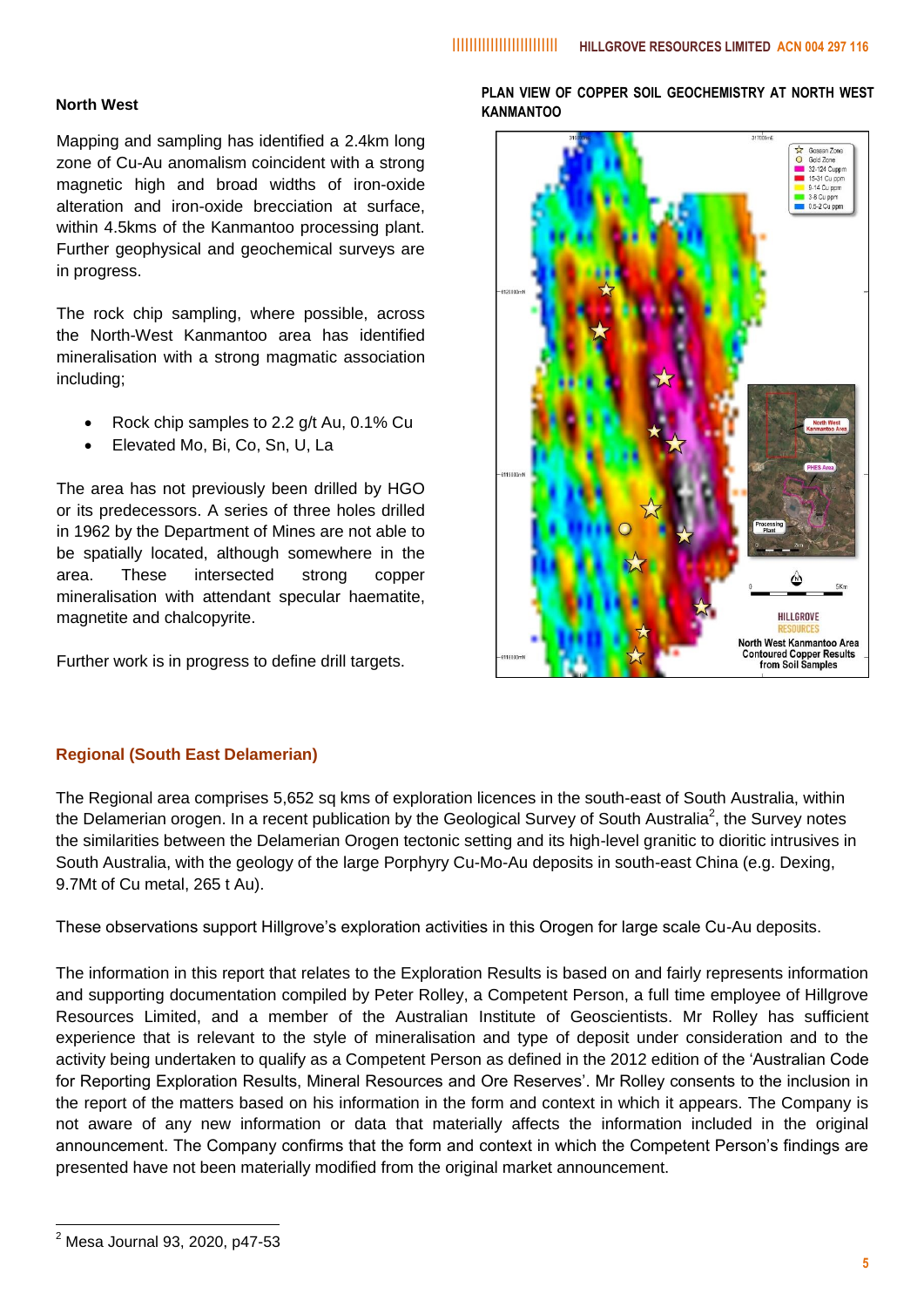#### **HILLGROVE CORPORATE**

.

Cash and receivables balance of \$6.1M, with trade creditors, payroll liabilities and accruals of \$4.2M at the end of the quarter (unaudited). With the sale of the Indonesian assets post quarter end (refer the next section below for further details), this led to the reduction in trade creditors, payroll liabilities and accruals by \$2.2M from \$4.2M to \$2.0M.

The Company continues to be prudent with cash burn, through cost reduction initiatives. However, in order to maintain the processing plant for quick restart and meet the regulatory requirements of the mine site, relatively high cash burn is incurred for site care and maintenance, water recirculation, and regulatory obligations.

#### **INDONESIAN GOLD AND GOLD/COPPER ASSETS**

Post quarter end, the Company successfully withdrew from Indonesia, through the sale of its Indonesian subsidiaries. With the carrying value of both projects being fully impaired in 2015, the transaction resulted in an improvement of the balance sheet (through a reduction in liabilities) of \$2.2M.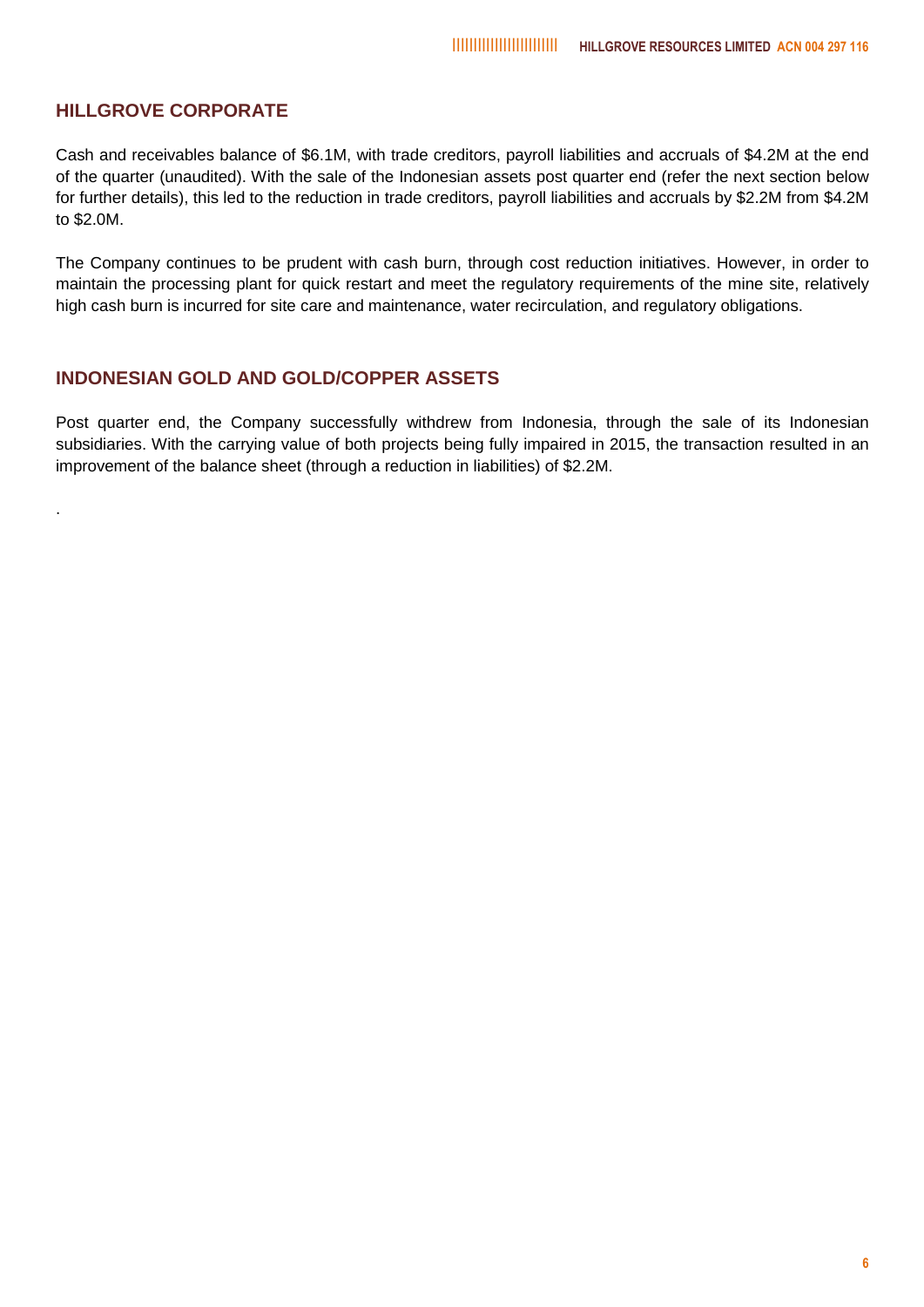#### **MINERAL RESOURCE & ORE RESERVE**

#### **Mineral Resources for Kanmantoo as at 31 December 2019**

On 30 October 2019 the Company released a new Mineral Resource Estimate for the first of its underground opportunities on a portion of the deeper Kavanagh mineralisation beneath the Giant Open Pit. The Mineral Resource Estimate does not include any Ore Reserve and is estimated at a cut-off grade and geologic continuity suitable for eventual underground studies for its exploitation.

The Table below summarises the Mineral Resource Estimate ("MRE") for the Central and East Kavanagh underground areas between 900 and 750 mRL at 0.6% Cu cut-off grade.

| <b>Mine</b> | <b>JORC 2012</b><br><b>Classification</b> | Tonnage<br>(kt) | Cu<br>(%) | Au<br>(g/t) | Ag<br>(g/t) | <b>Cu Metal</b><br>(kt) |  |
|-------------|-------------------------------------------|-----------------|-----------|-------------|-------------|-------------------------|--|
| Kavanagh UG | Indicated                                 | 646             | 1.63      | 0.13        | 3.6         | 10.5                    |  |
|             | Inferred                                  | 310             | 1.8       | 0.2         | 4           | 6                       |  |
|             | Total                                     | 957             | 1.7       | 0.14        | 3.8         | 16.2                    |  |

**MINERAL RESOURCE ESTIMATE FOR CENTRAL AND EAST KAVANAGH UNDERGROUND AREA**

The information in this report that relates to the Mineral Resources on the Kavanagh underground project were initially reported by the Company to ASX on 30 October 2019. The Company confirms that it is not aware of any new information or data that materially affects the information included in the original market announcement and that all material assumptions and technical parameters underpinning the estimate in the relevant market announcement continue to apply and have not materially changed. The Company confirms that the form and context in which the Competent Person's findings are presented have not been materially modified from the original market announcement.

#### **Statement of Ore Reserves As At 31 March 2020**

As a result of the cessation of open pit mining operations at Kanmantoo in May 2019 resulting from the depletion of all Ore Reserves within the Giant Open Pit, and the completion of milling of all stockpiles in March 2020, there is no longer an Ore Reserve reported for the Kanmantoo District.

The information in this release that relates to the Ore Reserve is prepared by a Competent Person in accordance with the JORC Code 2012. Further information on the Kanmantoo Ore Reserves is available in the Hillgrove Updated Ore Reserve Estimate released to the ASX on 18 October 2016. Hillgrove Resources confirms that it is not aware of any new information or data that materially affects the information included in that market announcement and in the case of estimates of Ore Reserves for open pit mining that all material assumptions and technical parameters underpinning the estimates in the relevant market announcement continue to apply and have not materially changed except for open pit mining and processing depletion. Hillgrove Resources confirms that the form and context in which the findings of the Competent Person Lachlan Wallace in relation to the Ore Reserve estimates are presented, have not been materially modified from the original market announcement apart from mining and processing depletion. Lachlan Wallace (MAusIMM) consents to the inclusion in this report of the matters based on their information in the form and context in which it appears.